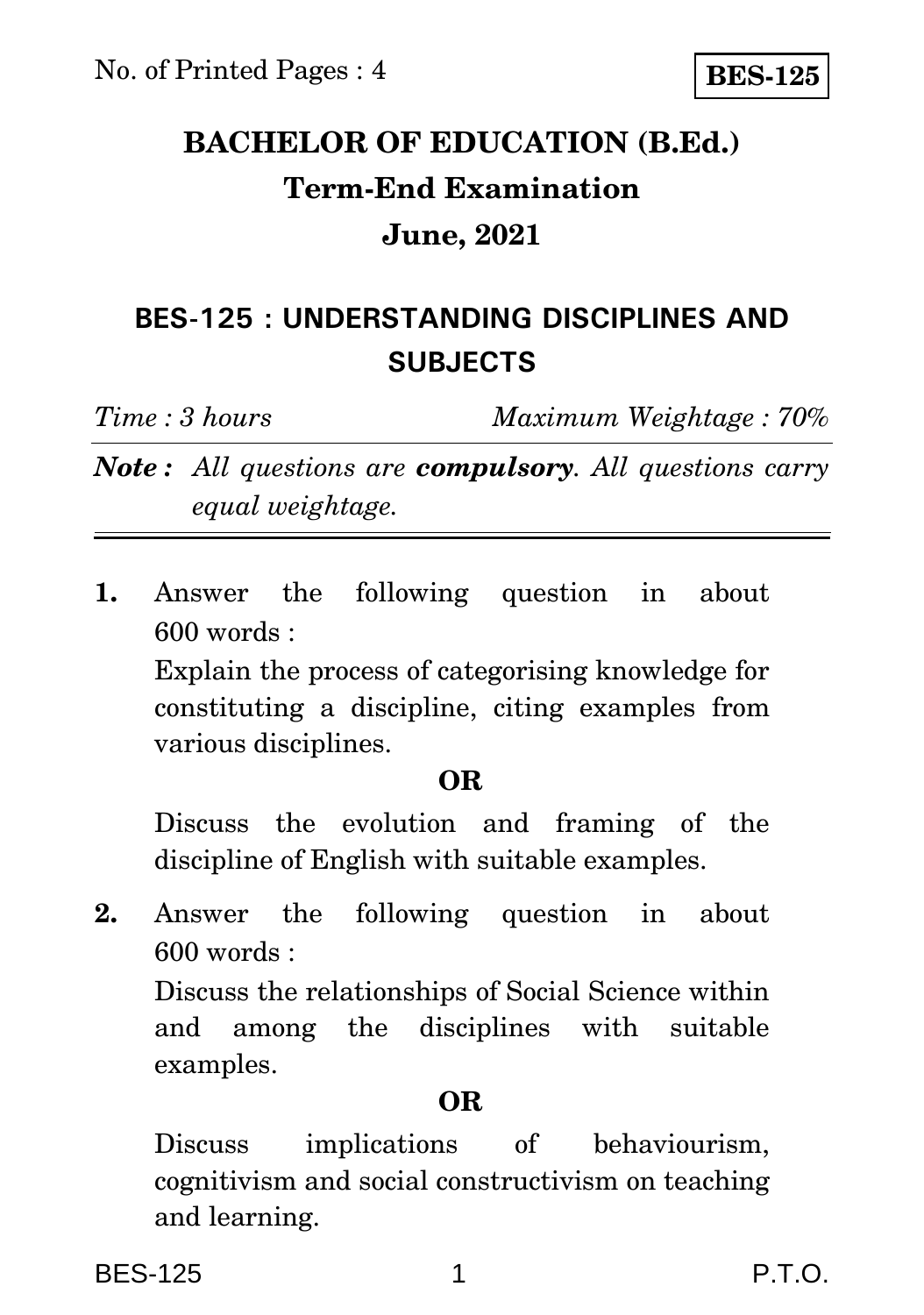- **3.** Write short notes on any *four* of the following in about 150 words each :
	- (a) Difference between Knowledge and Information
	- (b) Forms of Disciplines
	- (c) Interrelationship among curriculum, syllabus and subjects
	- (d) Merits and demerits of learner-centered pedagogy
	- (e) Historical perspective of forming a discipline
	- (f) School related factors determining learners choices of streams and subjects
- **4.** Answer the following question in about 600 words :

Why is it important to address the needs of students and teachers in formulating school subjects and their transaction ? As a teacher, state your opinions.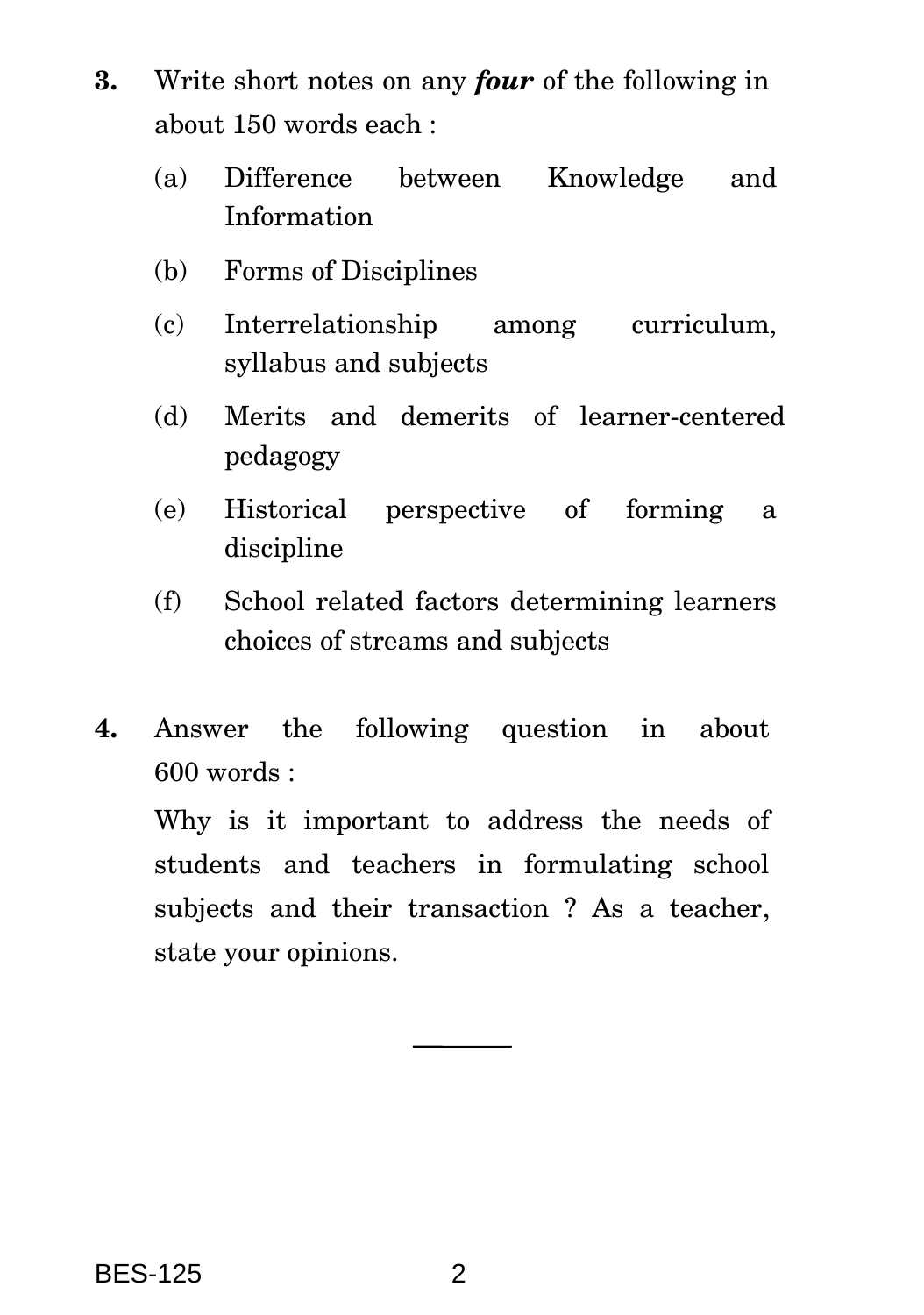# बी.ई.एस.-125

# शिक्षा में स्नातक (बी.एड.) सत्रांत परीक्षा जून, 2021

## बी.ई.एस.-125 : शास्त्रों एवं विषयों की समझ

समय : 3 घण्टे

अधिकतम् अधिभारिता • 70%

नोट : सभी प्रश्न अनिवार्य हैं । सभी प्रश्नों की भारिता समान है ।

निम्नलिखित प्रश्न का उत्तर लगभग 600 शब्दों में दीजिए: 1. विभिन्न शास्त्रों से उदाहरण उद्धत करते हए एक शास्त्र के निर्माण हेतु ज्ञान के वर्गीकरण की प्रक्रिया की व्याख्या कीजिए ।

#### अथवा

उचित उदाहरणों की सहायता से अंग्रेज़ी के एक शास्त्र के रूप में अभ्युदय तथा निर्माण की चर्चा कीजिए ।

निम्नलिखित प्रश्न का उत्तर लगभग 600 शब्दों में दीजिए :  $2.$ उचित उदाहरणों सहित शास्त्रों के साथ तथा शास्त्र के रूप में सामाजिक विज्ञान के सम्बन्धों की चर्चा कीजिए ।

#### अथवा

व्यवहारवाद, संज्ञानवाद एवं सामाजिक रचनावाद के शिक्षण एवं अधिगम पर उपादेयताओं (निहितार्थों) की चर्चा कीजिए ।